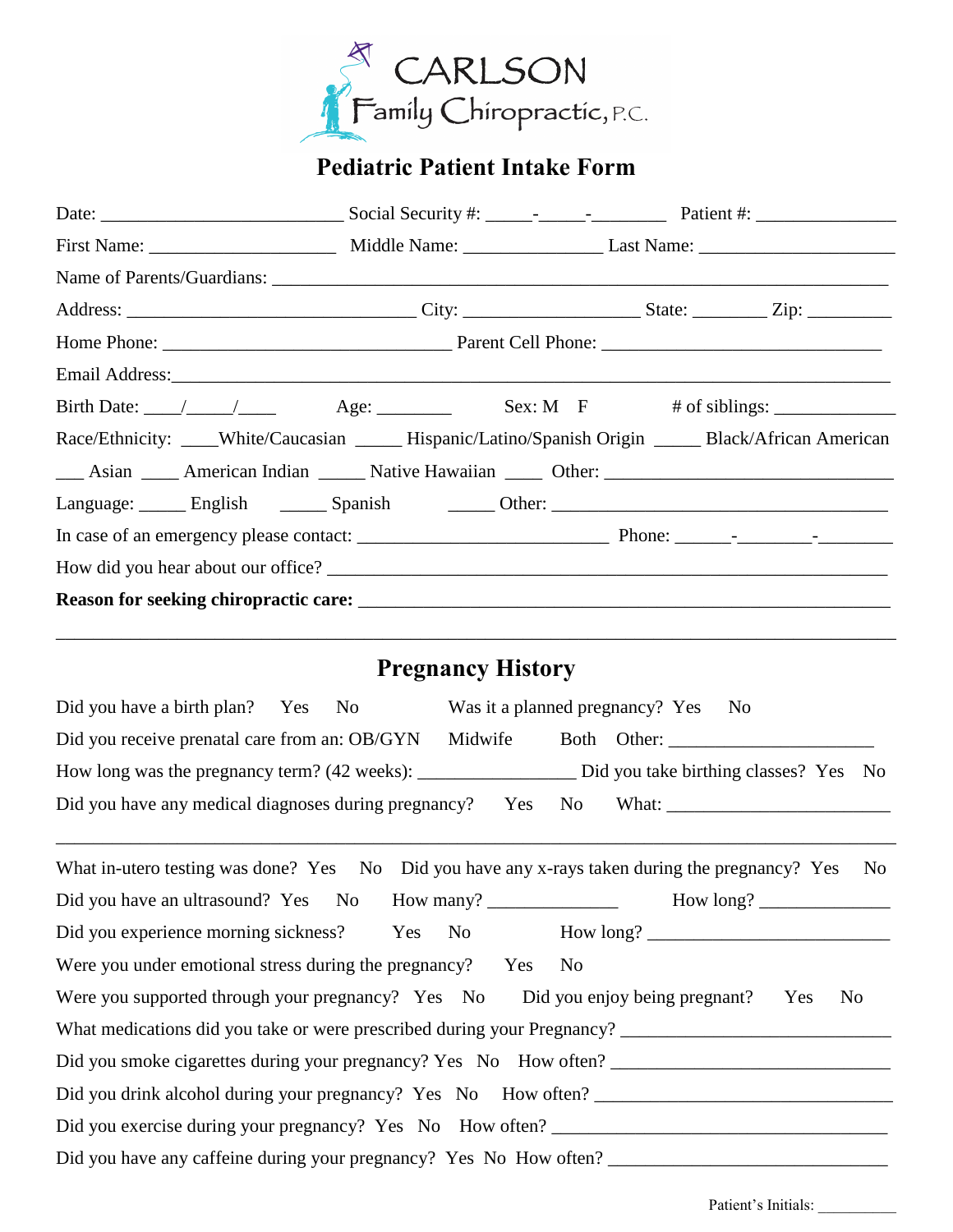

|                                                                 |             | <b>Birth History</b> |                     |  |                                                    |                |
|-----------------------------------------------------------------|-------------|----------------------|---------------------|--|----------------------------------------------------|----------------|
| Where did you deliver? Hospital Birth Center                    |             |                      | Home                |  |                                                    |                |
|                                                                 |             |                      |                     |  |                                                    |                |
|                                                                 |             |                      |                     |  |                                                    |                |
|                                                                 |             |                      |                     |  |                                                    |                |
| Were there any complications with the labor or delivery? Yes No |             |                      |                     |  |                                                    |                |
| What was the neonate's position? Breech                         |             | Face Up              | Face Down           |  |                                                    |                |
|                                                                 |             |                      |                     |  |                                                    |                |
| When was the cord cut?                                          | Immediately |                      | After minutes       |  |                                                    |                |
| What was the APGAR score? $\frac{\ }{\ }$                       |             |                      |                     |  |                                                    |                |
| Did the neonate cry immediately after birth? Yes                |             |                      |                     |  |                                                    |                |
| What was the strength of the cry?                               | Strong      | Moderate             | Weak                |  |                                                    |                |
| Was intensive care necessary? Yes No                            |             |                      |                     |  | Was the neonate given formula in the hospital? Yes | N <sub>0</sub> |
|                                                                 |             |                      |                     |  |                                                    |                |
| Were vaccinations administered?                                 | Yes         | <b>No</b>            |                     |  |                                                    |                |
| Head circumference at birth?                                    |             |                      |                     |  |                                                    |                |
|                                                                 |             |                      | Was he circumcised? |  | Yes<br>N <sub>o</sub>                              |                |
| Were any antibiotics administered to you? Yes No                |             |                      |                     |  |                                                    |                |
| Were any antibiotics administered to the neonate? Yes No        |             |                      |                     |  |                                                    |                |

## **Experience with Chiropractic**

|                            | Has the child been seen by a chiropractor before? Yes | No. | Who?                      |    |
|----------------------------|-------------------------------------------------------|-----|---------------------------|----|
| When?                      | <b>Reasons for Visit:</b>                             |     |                           |    |
| How did the child respond? |                                                       |     | Did they take X-Rays: Yes | No |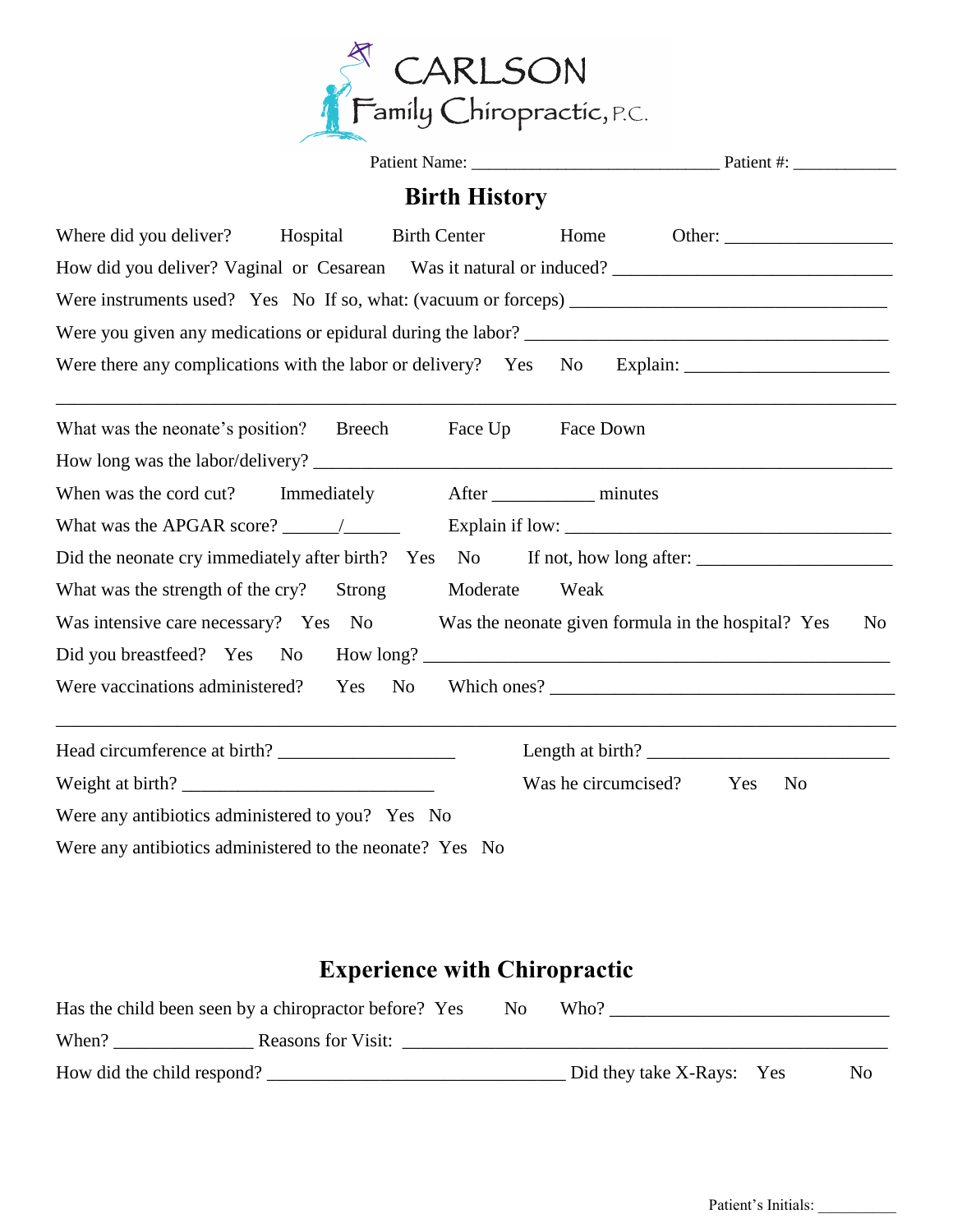

|        |                         |                                                                                                                                                                                                                                | <b>Current History</b>     |                                            |        |                         |
|--------|-------------------------|--------------------------------------------------------------------------------------------------------------------------------------------------------------------------------------------------------------------------------|----------------------------|--------------------------------------------|--------|-------------------------|
|        |                         |                                                                                                                                                                                                                                |                            |                                            |        |                         |
|        |                         |                                                                                                                                                                                                                                |                            |                                            |        |                         |
|        |                         | Number of doses of Antibiotics your child has taken during the past six months: ______________________________                                                                                                                 |                            |                                            |        |                         |
|        |                         | Total does of Antibiotics during his/her lifetime: List: List: List: List: List: List: List: List: List: List: List: List: List: List: List: List: List: List: List: List: List: List: List: List: List: List: List: List: Lis |                            |                                            |        |                         |
|        |                         |                                                                                                                                                                                                                                |                            |                                            |        |                         |
|        |                         | Number of Prescription medications your child has taken during the past six months: __________________________                                                                                                                 |                            |                                            |        |                         |
|        |                         | Total number of prescriptions during his/her lifetime: List: List: List: List: List: List: List: List: List: List: List: List: List: List: List: List: List: List: List: List: List: List: List: List: List: List: List: List: |                            |                                            |        |                         |
|        |                         |                                                                                                                                                                                                                                |                            |                                            |        |                         |
|        |                         |                                                                                                                                                                                                                                |                            |                                            |        |                         |
|        |                         | According to the National Safety Council, approximately 50% of all children fall head first from a high place                                                                                                                  |                            |                                            |        |                         |
|        |                         | during the first year of their life (i.e. a bed, changing table, stairs, etc.) Was that true of your child? Yes                                                                                                                |                            |                                            |        | N <sub>0</sub>          |
|        |                         | Is/Has your child ever been involved in any high impact or contact type sports (i.e. soccer, football gymnastics,                                                                                                              |                            |                                            |        |                         |
|        |                         |                                                                                                                                                                                                                                |                            |                                            |        |                         |
|        |                         |                                                                                                                                                                                                                                |                            |                                            |        |                         |
|        |                         |                                                                                                                                                                                                                                |                            |                                            |        |                         |
|        |                         |                                                                                                                                                                                                                                |                            |                                            |        |                         |
|        |                         |                                                                                                                                                                                                                                |                            |                                            |        |                         |
|        |                         | Has your child ever suffered from: (Check all that apply)                                                                                                                                                                      |                            |                                            |        |                         |
| □      | <b>Dizziness</b>        | $\Box$                                                                                                                                                                                                                         | Digestive Disorder         |                                            | □      | Muscle Jerking          |
| □      | <b>Backaches</b>        | $\Box$                                                                                                                                                                                                                         | Sinus Trouble              |                                            | $\Box$ | Fainting                |
| □      | <b>Heart Trouble</b>    | $\Box$                                                                                                                                                                                                                         | Constipation               |                                            | □      | <b>Walking Problems</b> |
| □      | <b>Chronic Earaches</b> | □                                                                                                                                                                                                                              | Anemia                     |                                            | П      | <b>Broken Bones</b>     |
| $\Box$ | Diabetes                | $\Box$                                                                                                                                                                                                                         | <b>Rheumatic Fever</b>     |                                            | □      | Ruptures/Hernias        |
| □      | Tuberculosis            | □                                                                                                                                                                                                                              | Diarrhea                   |                                            | □      | <b>Neck Problems</b>    |
| □      | Hypertension            | $\Box$                                                                                                                                                                                                                         | Poor Appetite              |                                            | □      | Arm Problems            |
| $\Box$ | Cold/Flu                | □                                                                                                                                                                                                                              | Hyperactivity              |                                            | $\Box$ | Leg Problems            |
| □      | Arthritis               | $\Box$                                                                                                                                                                                                                         | <b>Behavioral Problems</b> |                                            | $\Box$ | "Growing Pains"         |
| □      | Headache                | □                                                                                                                                                                                                                              | Bed wetting                |                                            | □      | Joint Problems          |
| □      | Asthma                  | □                                                                                                                                                                                                                              | Convulsions                |                                            | □      | <b>Blood Disorders</b>  |
| $\Box$ | Allergies               | $\Box$                                                                                                                                                                                                                         | Paralysis                  |                                            | □      | <b>Stomach Aches</b>    |
|        |                         | Are there any other conditions or symptoms that were not mentioned above?                                                                                                                                                      |                            |                                            |        |                         |
|        |                         |                                                                                                                                                                                                                                |                            | Quality of sleep: Good Fair                |        | Poor                    |
|        |                         | Has your child had any of the following diseases?                                                                                                                                                                              |                            |                                            |        |                         |
|        |                         | Chicken Pox $N/Y$ Age                                                                                                                                                                                                          |                            | Mumps N/Y Age________ Rubella N/Y Age_____ |        |                         |
|        |                         | Whooping cough N/Y Age_______ Rubeola N/Y Age_____                                                                                                                                                                             |                            |                                            |        |                         |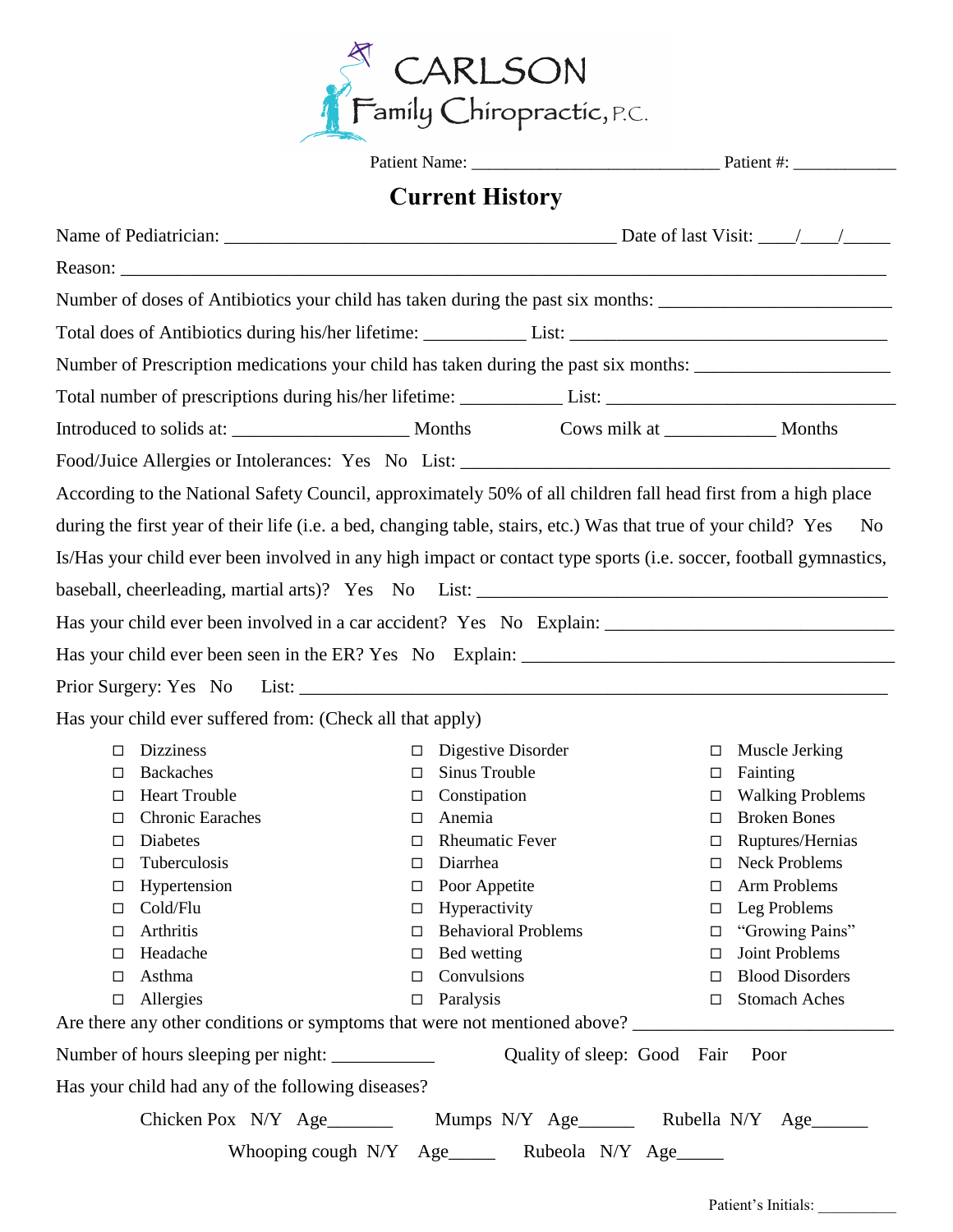

Patient Name: <br> Patient #:

### **Family History**

Many health problems are the result of hereditary weaknesses, thus information about your family members will give us a better picture of your overall health.

| Name | Relationship | Past & Present Problem |
|------|--------------|------------------------|
|      |              |                        |
|      |              |                        |

#### **Terms of Acceptance**

When a patient seeks chiropractic care and we accept such a patient for care, it is essential for both to be working towards the same objective. Chiropractic has only one goal. It is important that each patient understand both the objective and the method that will be able to attain it. This will prevent any confusion or disappointment.

An **adjustment** is the specific application of forces to facilitate the body's correction of vertebral subluxation. Our chiropractic method of correction is by specific adjustments to the spine.

**Health** is a state of optimal physical, mental and social well being, not merely the absence of disease or symptoms.

**Vertebral Subluxation** is a misalignment of one or more of the joints of the body. This may or may not cause pain. This also will result in alteration of nerve function and interference of the transmission of nerve impulses, lessening the body's innate ability to heal and achieve optimal health.

We do not offer to diagnose or treat any disease or condition other than vertebral subluxation. However, if during the course of a chiropractic evaluation, we encounter non-chiropractic or unusual findings, we will advise you. If you desire advice, diagnosis or treatment for those findings, we will recommend that you seek the services of a health care provider who specializes in that area.

Regardless of what the disease is called, we do not offer to treat it. OUR ONLY PRACTICE OBJECTIVE is to eliminate a major interference to the expression of the body's innate wisdom. One method is specific adjusting to the correct vertebral subluxation.

I, have read and fully understand the above statement.

Any questions regarding the Doctor's objectives pertaining to care in this office have been answered to my complete satisfaction. I therefore accept chiropractic care on this basis.

| Parent or Guardian Signature: | Jate |
|-------------------------------|------|
|-------------------------------|------|

CA Signature: \_\_\_\_\_\_\_\_\_\_\_\_\_\_\_\_\_\_\_\_\_\_\_\_\_\_\_\_\_\_\_\_\_\_\_\_\_\_\_\_\_\_\_\_\_\_\_\_\_ Date: \_\_\_\_\_\_\_\_\_\_\_\_\_\_\_\_\_\_\_\_\_\_\_